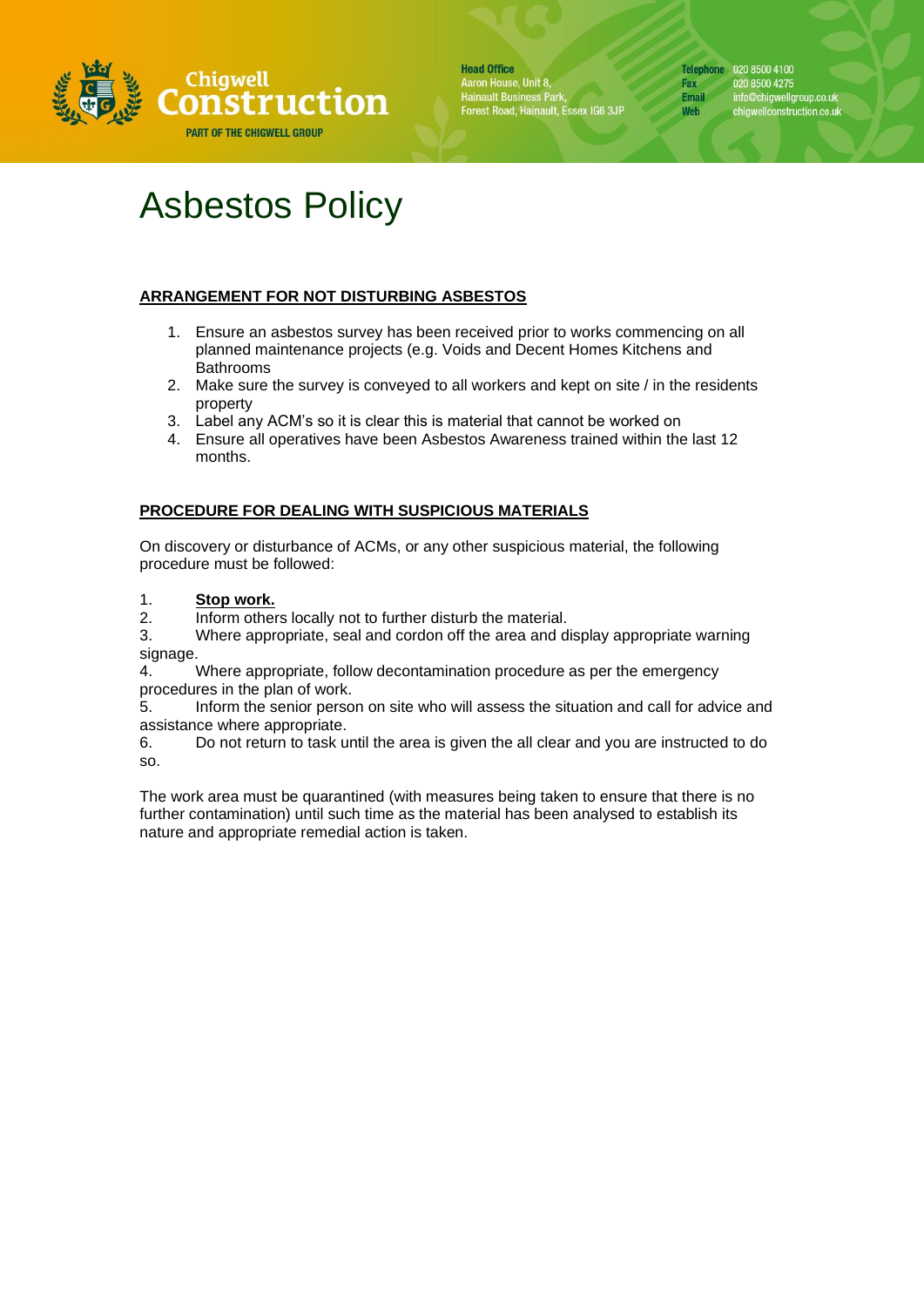

## **INTRODUCTION**

Breathing in air containing asbestos fibres can lead to asbestos related diseases, mainly cancers of the lung and chest lining. Past exposure to asbestos is currently believed to kill 3,000 – 4,000 people in a year in this country and this number is expected to increase over the next 10 years. There is no cure for asbestos related disease.

Asbestos is only a risk to health if asbestos fibres are released into the air and breathed in.

Although it has been illegal to use asbestos in the construction or refurbishment of any premises for several years, many thousands of tonnes were used in the past and much of it remains in place. If these materials remain in good condition and are not disturbed there is no risk to health of the premise's occupants or visitors. However, if damaged or disturbed, asbestos fibres can be released into the air and breathed in.

#### **THE DUTY TO MANAGE ASBESTOS**

The Control of Asbestos Regulations requires all persons who have maintenance or repair responsibilities for non-domestic premises to manage the risk from asbestos.

If you are this duty holder you must:

- 1. Find out whether your building contains asbestos and what condition it is in.
- 2. Assess the risk.
- 3. Prepare and implement a plan to manage that risk.

## **IDENTIFYING AND LOCATING ASBESTOS**

The first step to preparing a suitable management plan is to take all reasonable steps to locate any asbestos-containing materials (ACMs) on the premises. This can be done in several ways:

- Inspect any building plans or other relevant documents such as builders' invoices or the health and safety file for details of materials used in construction or refurbishment.
- Carry out a thorough inspection of the premises both inside and out to identify ACMs.
- Consult architects, employees or safety representatives, who may have further information and who have a duty to co-operate and make this information available.

Should the age of the building or the information obtained provide strong evidence that no ACMs are present to the duty holder needs only to record why this evidence indicates no asbestos is present.

It should always be presumed that a material contains asbestos unless there is strong evidence to the contrary.

Prior to carrying out any inspection or survey, a risk assessment must be carried out of the likely hazards, such as from the use of any access equipment and exposure to asbestos.

In some cases where the premises are small and no maintenance work is planned it may be appropriate for the duty holder to carry out their own inspection. In all other cases a trained and competent person should be employed to carry out a survey.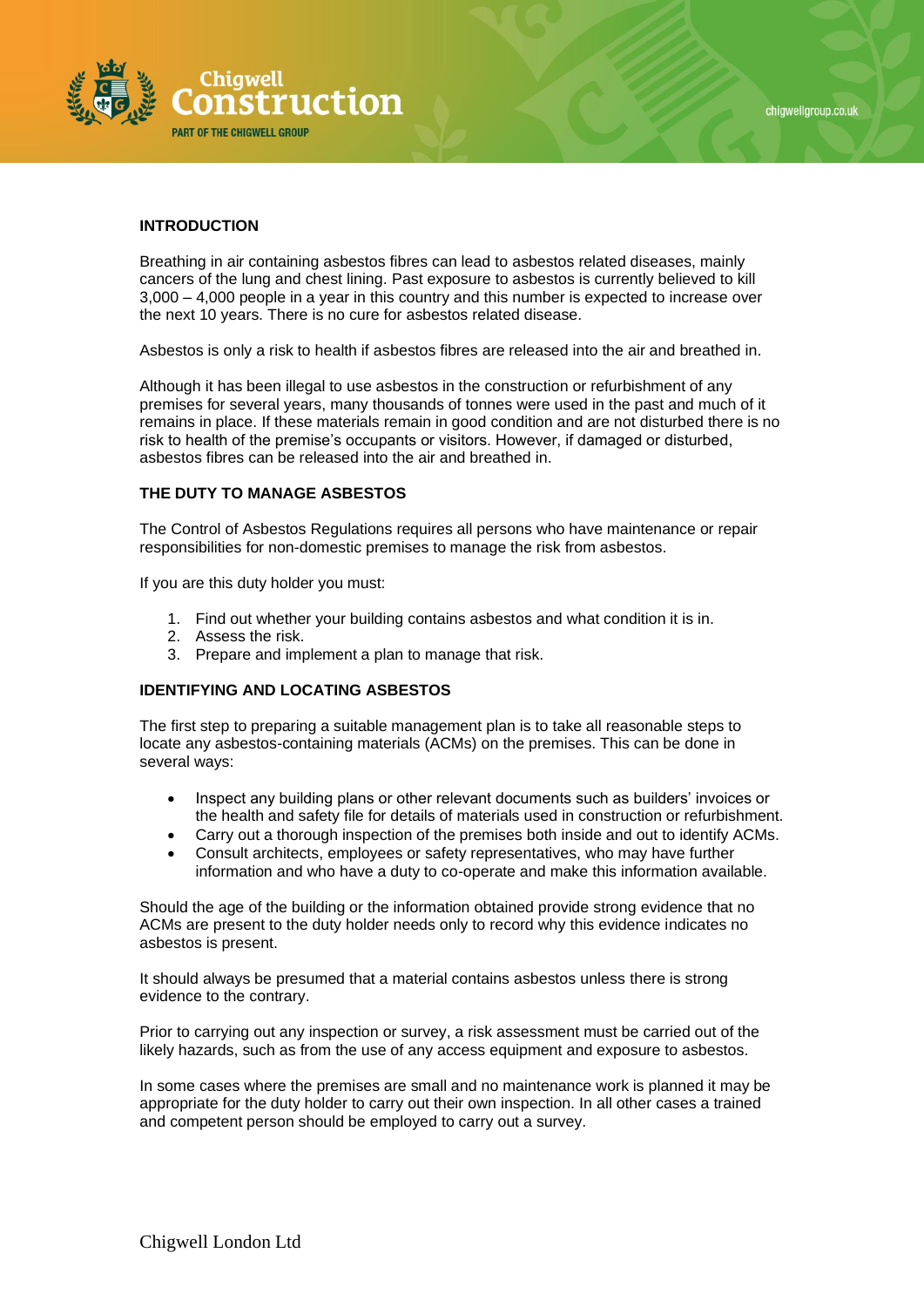



The organisation instructed to carry out this survey should be able to produce evidence of their training, suitable liability insurance and confirmation that HSE guidance MDHS 100 "Surveying, Sampling and Assessment of Asbestos Containing Materials" is to be followed.

Where asbestos or materials presumed to contain asbestos are found this must be recorded and kept available to all persons on the premises. There may be areas inaccessible to the surveyor, such as ceiling voids, ducts or roofs; these areas should be recorded as presumed to contain asbestos unless there is strong evidence to the contrary.

## **HSG 264**

There are now 2 types of survey – Management surveys and demolition surveys.

#### **Management Survey.**

A management survey is the standard survey. Its purpose is to locate, as far as reasonably practicable, the presence and extent of any suspect ACM's in the building which could be damaged or disturbed during normal occupancy, including foreseeable maintenance and installation, and to access their condition.

The survey will often involve minor intrusive work and some disturbance. The extent of intrusion will vary between premises depending on what is reasonably practicable for individual properties.

#### **Refurbishment & Demolition Survey**

An R&D survey is required before any refurbishment or demolition work is carried out. This type of survey is used to locate and describe, as far as reasonably practicable, all ACM's in the area where the refurbishment work will take place or in the whole building if demolition is planned.

There is a specific requirement in CAR 2012 for all ACM's to be removed as far as reasonably practicable before major refurbishment.

#### **MANAGEMENT PLAN**

Once identified, the condition of the ACMs must be accessed. The duty holder should check whether the materials have become detached from their base, been damaged or have their coatings peeled and broken off, and if debris or dust can be found nearby.

The duty holder must next decide whether, due to the amount, condition and location of the ACMs identified there is a risk to people working on or near it. Factors to consider include:

- The amount and condition of asbestos.
- The location of the asbestos.
- Whether there is easy access to the asbestos.
- Whether the asbestos is likely to be disturbed by work processes or accidentally.
- The number of persons working nearby.
- Whether work or maintenance is planned in the vicinity.

If the asbestos is in good condition, not likely to be damaged, worked on or disturbed it is usually safer to leave it in place and manage it.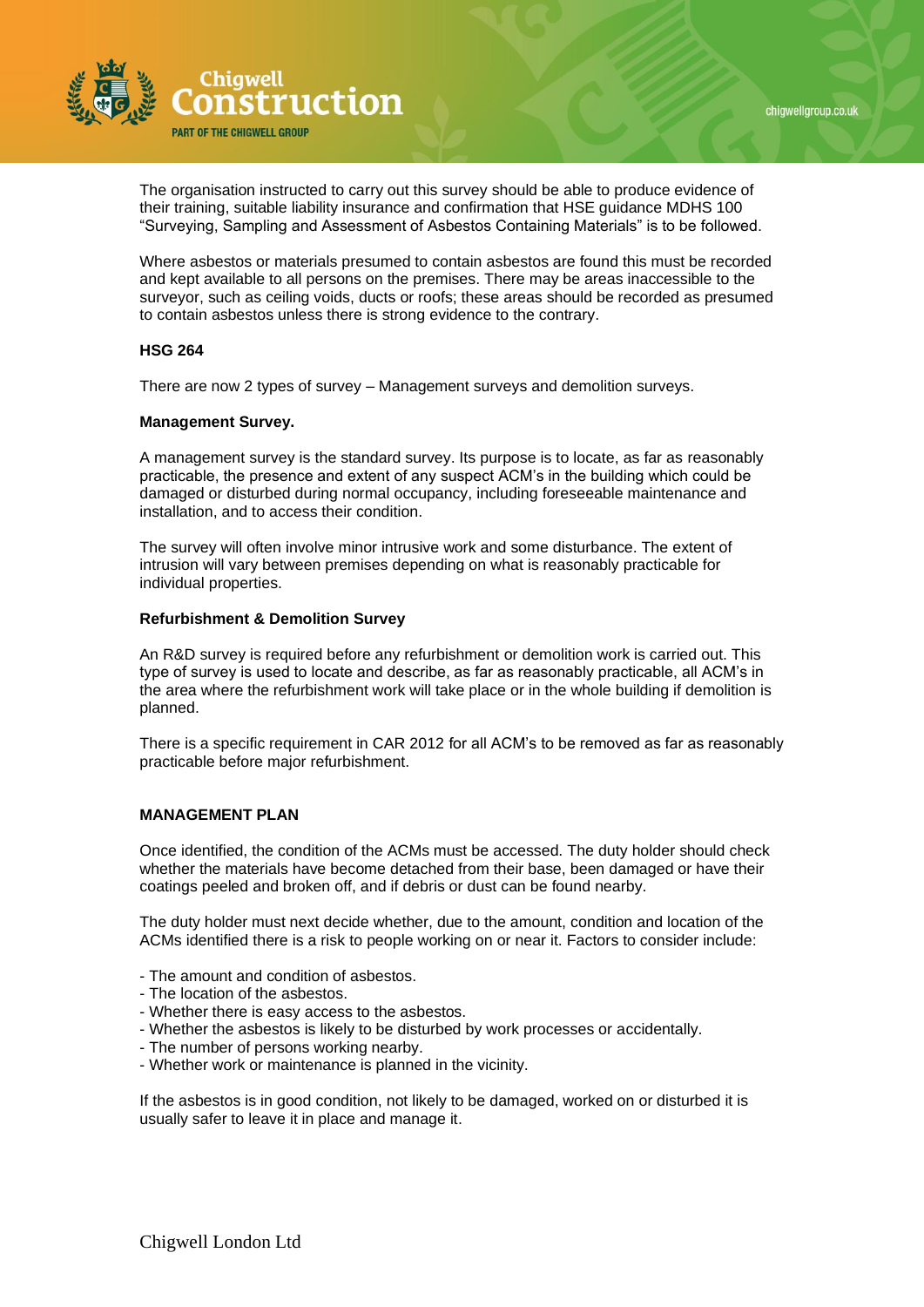

If it is decided to leave ACMs in place, a register should be drawn up detailing where all ACMs are to be found, including an annotated plan of the premises. Each ACM should be labelled and persons working within the premises advised of their presence. Furthermore a permit-to-work system should be adopted to prevent ACMs being disturbed during any future works.

If the asbestos is in poor condition or likely to be disturbed in any way it must either be repaired, encapsulated or removed by a competent contractor. This may need to be carried out by a licensed contractor.

The final steps are to check what has been done and regularly review and monitor the effectiveness of the plan. The duty holders must satisfy themselves that the ACMs have not deteriorated or are unlikely to be disturbed by a change in the type of occupancy or forthcoming works.

| <b>Find</b>      | You must check if materials containing asbestos are present.                                                                                                            |
|------------------|-------------------------------------------------------------------------------------------------------------------------------------------------------------------------|
| <b>Condition</b> | You must check what condition the material is in.                                                                                                                       |
| <b>Presume</b>   | You must assume the material contains asbestos unless you have<br>strong evidence to the contrary.                                                                      |
| <b>Identify</b>  | If you are planning maintenance or refurbishment or if the material is in<br>poor condition, you may wish to arrange for the material to be sampled<br>by a specialist. |
| Record           | You must record the location and condition of the material on a plan or<br>drawing.                                                                                     |
| <b>Assess</b>    | You must decide if the condition or location means he material is likely<br>to be disturbed.                                                                            |
| Plan             | You must prepare and implement a plan to manage these risks.                                                                                                            |

# **CHECKLIST**

# **ACTION PLAN**

The following table indicates the recommended action to be taken should asbestoscontaining materials be located within the premises.

| <b>Minor Damage</b><br>The material should be repaired<br>$\bullet$<br>and/or encapsulated.<br>The condition of the material should<br>$\bullet$<br>be monitored at regular intervals.<br>The material should be labelled.<br>$\bullet$<br>All persons should be informed of the<br>$\bullet$<br>presence of asbestos. | <b>Good Condition</b><br>The condition of the material should<br>$\bullet$<br>be monitored at regular intervals.<br>The material should be labelled.<br>$\bullet$<br>All persons should be informed of the<br>$\bullet$<br>presence of asbestos. |  |
|------------------------------------------------------------------------------------------------------------------------------------------------------------------------------------------------------------------------------------------------------------------------------------------------------------------------|--------------------------------------------------------------------------------------------------------------------------------------------------------------------------------------------------------------------------------------------------|--|
| <b>Poor Condition</b>                                                                                                                                                                                                                                                                                                  | <b>Asbestos Disturbed</b>                                                                                                                                                                                                                        |  |
| Asbestos in poor condition should be<br>$\bullet$<br>removed.                                                                                                                                                                                                                                                          | Asbestos likely to be disturbed<br>$\bullet$<br>should be removed.                                                                                                                                                                               |  |